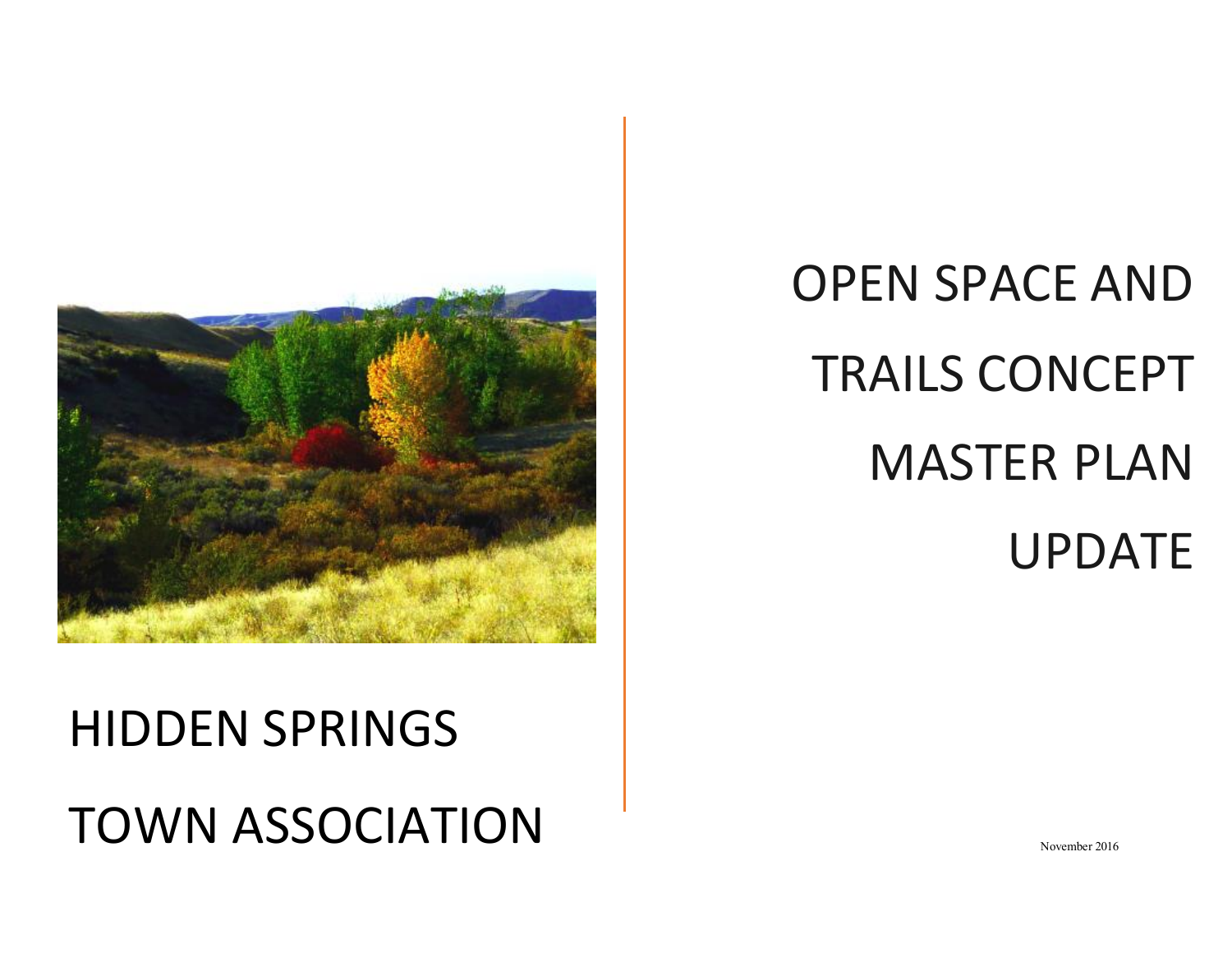# Hidden Springs Town Association

# Open Space and Trails Concept Master Plan Update

September 2016

#### **Why a Concept Master Plant Update?**

The town founders of Hidden Springs set out to create a community that people would be proud to live in. They established a set of Founding Principles, several of which mention and embrace the concept of open space set aside for wildlife, scenic values and recreation enjoyment.

A previous community planning effort conducted in 2009 helped establish specific priorities for improvements that would benefit the open space. Many of those improvements have been accomplished.

This Concept Master Plan Update is intended to revisit the open space and trail system, and set out a list of possible projects that can be considered by the Open Space Committee for recommendation to Town Council for implementation.

#### **Process**

To gather a comprehensive set of ideas from as many Hidden Springs residents as possible, the Open Space Committee took the following steps in generating input from the community:

- 1. An online survey was created and promoted throughout the community. This helped inform and focus the community workshop.
- 2. A community workshop was conducted on May 3, 2016 to generate additional ideas and provide feedback on core elements of the plan.
- 3. Further input and outreach occurred at the Great Outdoors of Hidden Springs event held May 21, 2016.
- 4. Continued review of project ideas occurred via the Open Space Committee's monthly meetings.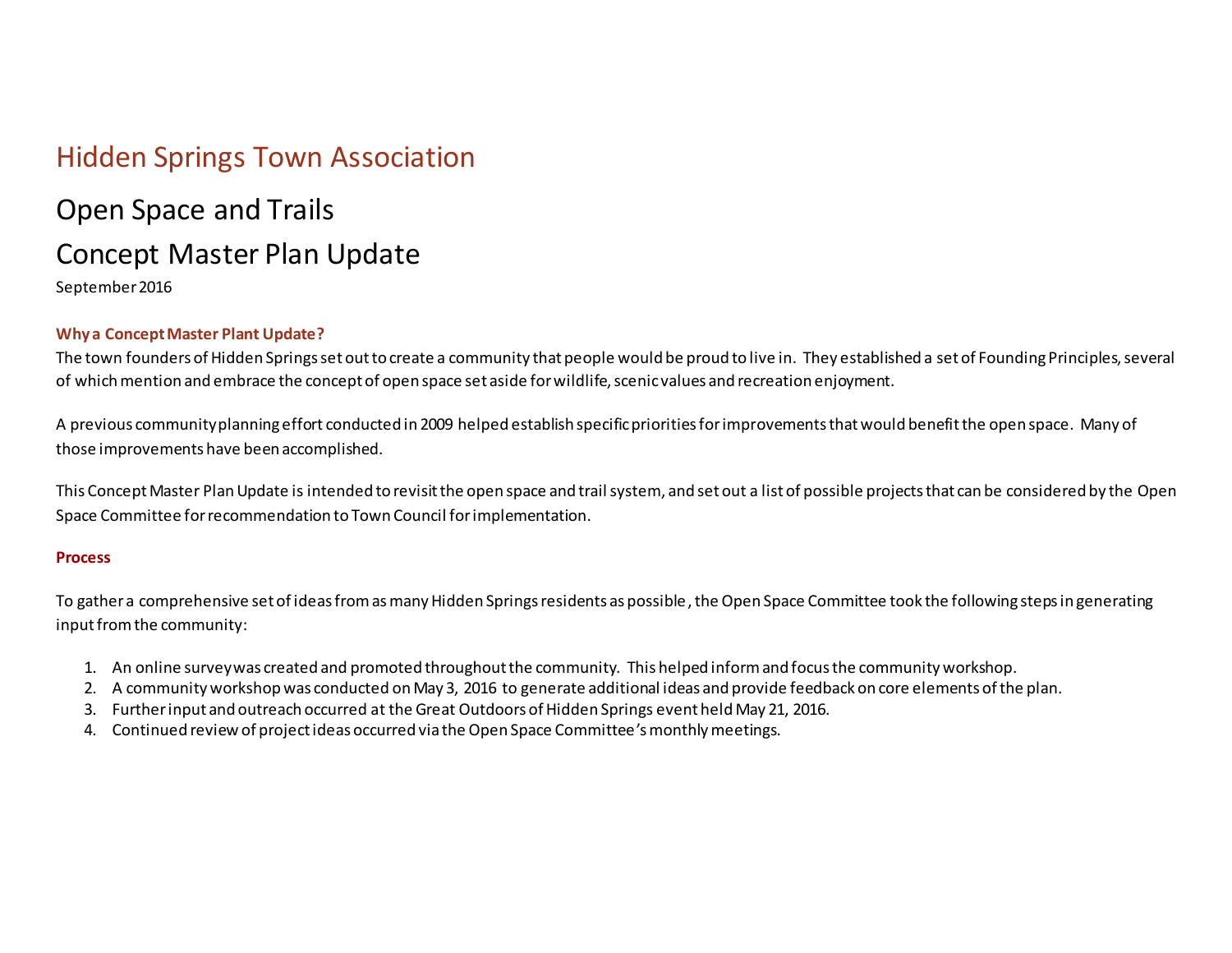#### **How to Use This Document**

The list of projects that were identified during the various public input opportunities are contained in this document. They help set a general direction for the future of our open space. Upon adoption of this plan by the Hidden Springs Town Council, some projects may be able to move ahead, while others may need more analysis and follow up approval from Town Council and possibly Ada County as the Conservation Easement Holder. It is important to understand the current status of each project by checking with the Hidden Springs Town Association office.

*NOTE:* Just because a project is included in this document does not necessarily mean the project has been fully vetted and approved for implementation. Similarly, just because a project does not appear in the list does not preclude a community resident from proposing and championing the project as an additional community activity to the Open Space Committee, including a purpose and need statement.

#### **Natural Open Space of Hidden Springs**

One of the defining attributes of the Hidden Springs Community is how homes are nested around natural open space and close to trails. This was done by design. To assure that the future care and use of the natural open space was consistent with the original development plans and founding principles the developers of Hidden Springs established conservation easements on the natural open space that is owned by Hidden Springs. Ada County holds the conservation easement and is responsible for monitoring and enforcing the terms of the conservation easement.

Most of the natural open spaces have a conservation easement attached to the property. Two areas are not encumbered by the conservation easement. One near Cougar Field and the other the Eastern Upland, east of Cartwright Road. Even though the two parcels are not encumbered by the conservation easement, it is intended that those lands be managed in a similar manner as the rest of the conservation open space lands.

#### **Conservation Easement Management Plan**

A management plan for the conservation easement lands was created in 2009. And revised slightly in 2015. The plan provides general guidance on managing specific attributes of open space in the following geographic areas:

- 1. Wetlands
- 2. Dry Creek Corridor
- 3. Currant Creek Corridor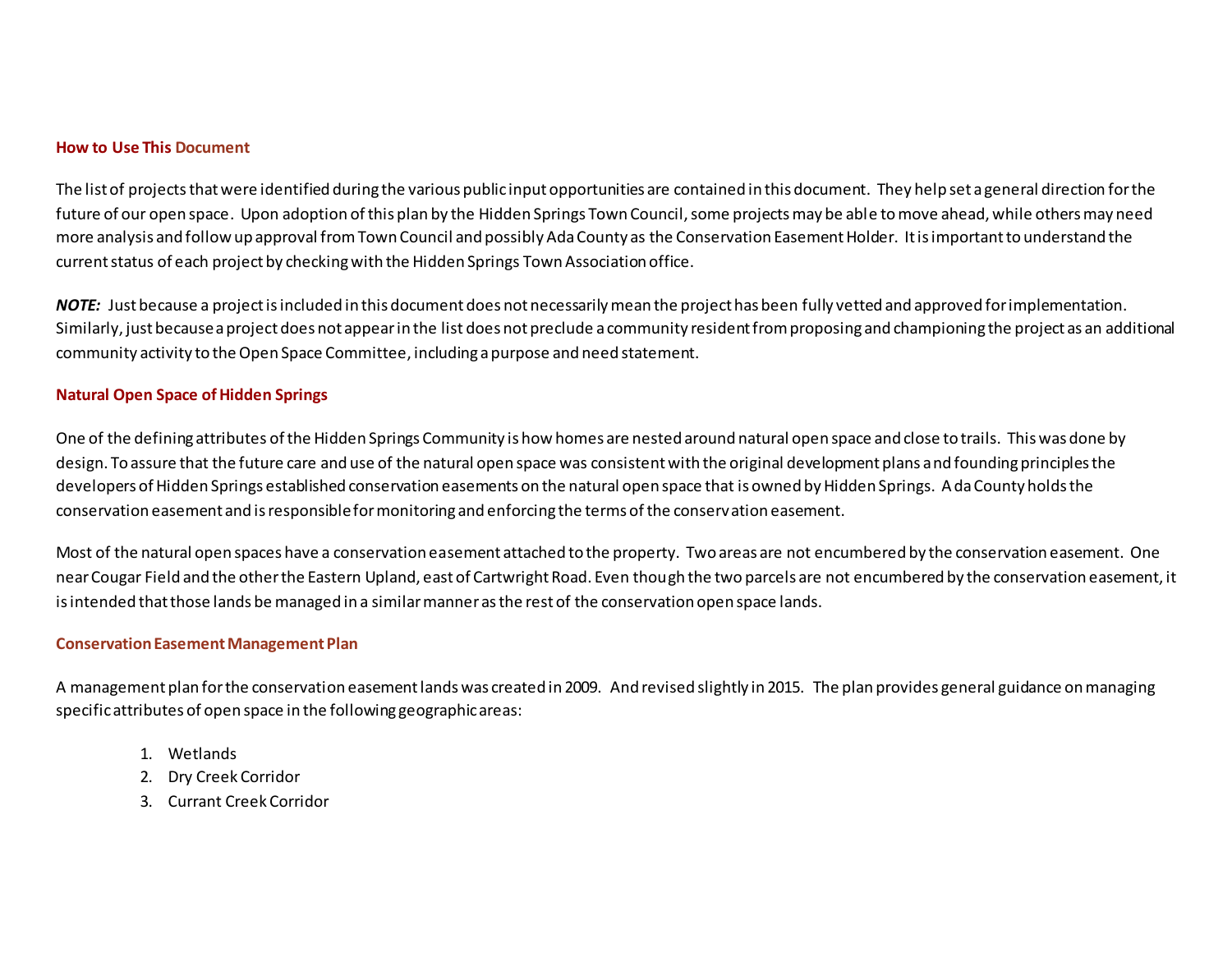- 4. Uplands
- 5. Farm and Orchard

Included in the Conservation Easement Management plan was detail on each of these areas. The trail system received much less attention at the time the management plan was created. Thus this Concept Master Plan update will focus on creating a more robust set of projects for the trails, while other natural resource attributes and geographic areas will be less emphasized to avoid covering the same ground as the Conservation Easeme nt Management Plan. The two documents are meant to be complimentary.

#### **Open Space Is An Important Community Asset, But We Love Our Trails**

The founders of Hidden Springs identified open space and trails as important community assets during the initial planning of the project. To emphasize this importance the trail system was constructed in the very early phases of the development. The Conservation Easement Management Plan created in 2009 with slight revisions in 2015 did not identify specific goals for the trail system. At the same time the trails have become one of the most loved aspects of the Hidden Springs Community. Thus this document takes a closer look at the trail system than was done in the Conservation Easement Management Plan.

Due to the lack of stated goals for trails in the Conservation Easement Management Plan, this document will articulate specific goals, which were taken from the draft Ridge to Rivers 10 year management plan.

#### **Trail System Goals**

Due to the lack of stated goals for trails in the Conservation Easement Management Plan of January 2009, this document will articulate specific goals, which were based on those appearing in the draft Ridge to Rivers 10 year management plan. With the popularity of the Hidden Springs trails growing, it seemed important to address this missing component of the Hidden Springs open space.

Hidden Springs Trail System goals:

- *1. Provide a variety of trail experiences that welcome a range of recreational activities.*
- *2. Ensure that trails allow for the enjoyment of and protection of natural ecologically healthy areas.*
- *3. Make it easy for people of all abilities to access and enjoy trails in close proximity to where they live.*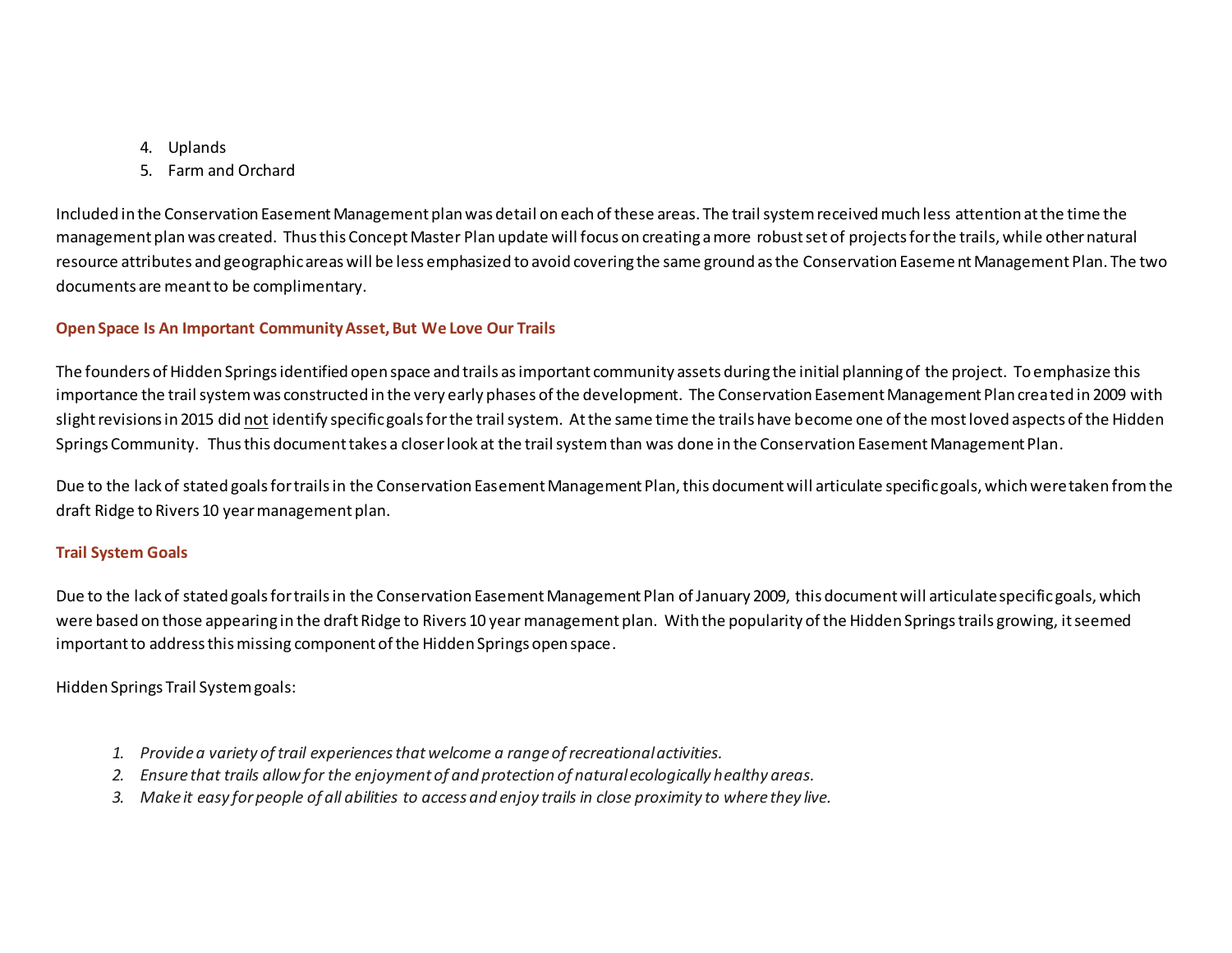- *4. Promote partnerships, shared responsibility and a sense of community.*
- *5. Maintain a safe and sustainable system balancing demand and expansion with available resources.*
- *6. Encourage interconnection of the Hidden Springs Trail System with existing and future trails in the Dry Creek Valley and beyond.*
- *7. Ensure that adequate provision is made for vehicle parking at or near trail access points while also minimizing the impact on nearby residents.*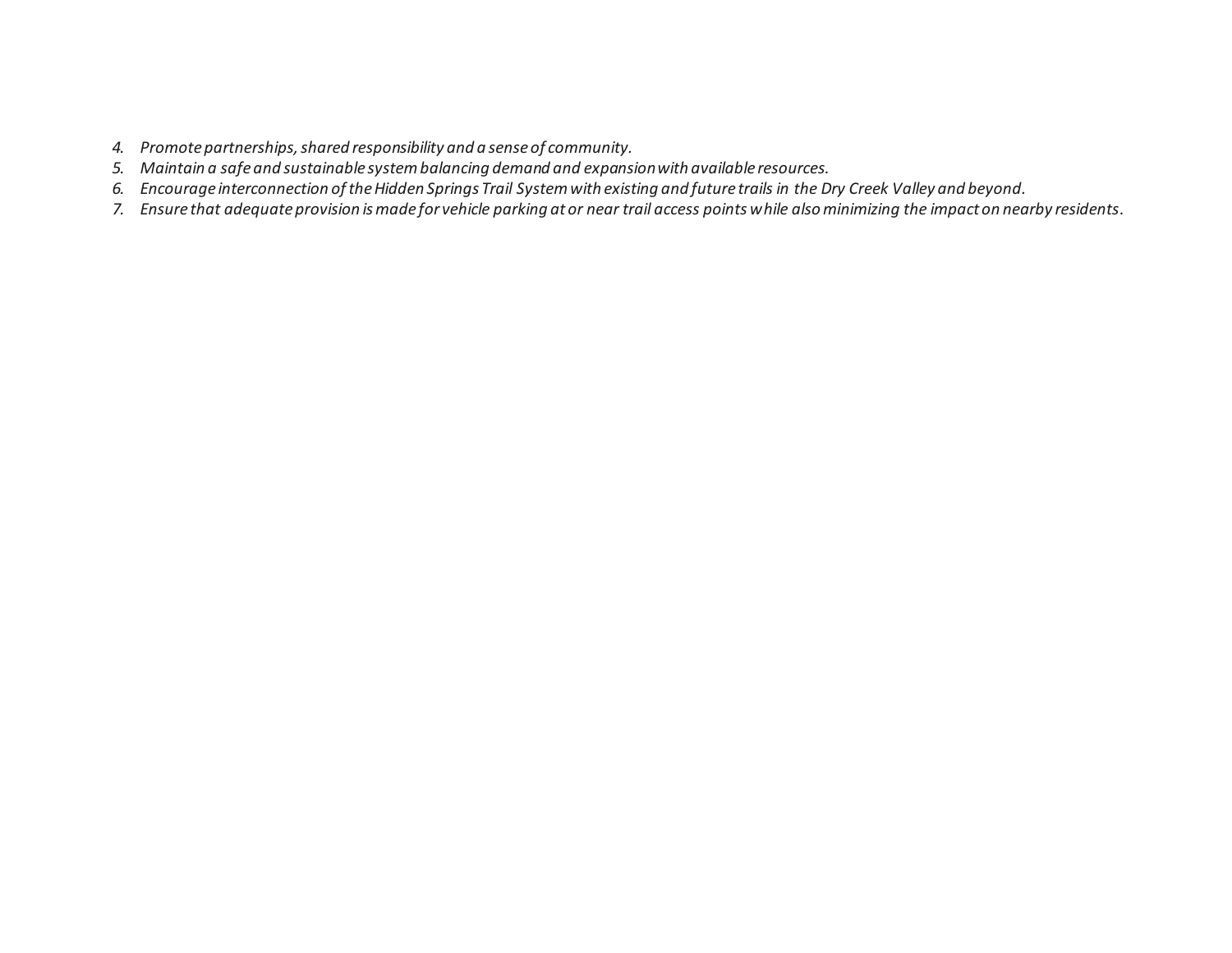#### **Regulatory Framework**

Open space projects do not exist in isolation. Requirements imposed in a number of documents blend together to provide the framework in which projects must be conceived and evaluated:

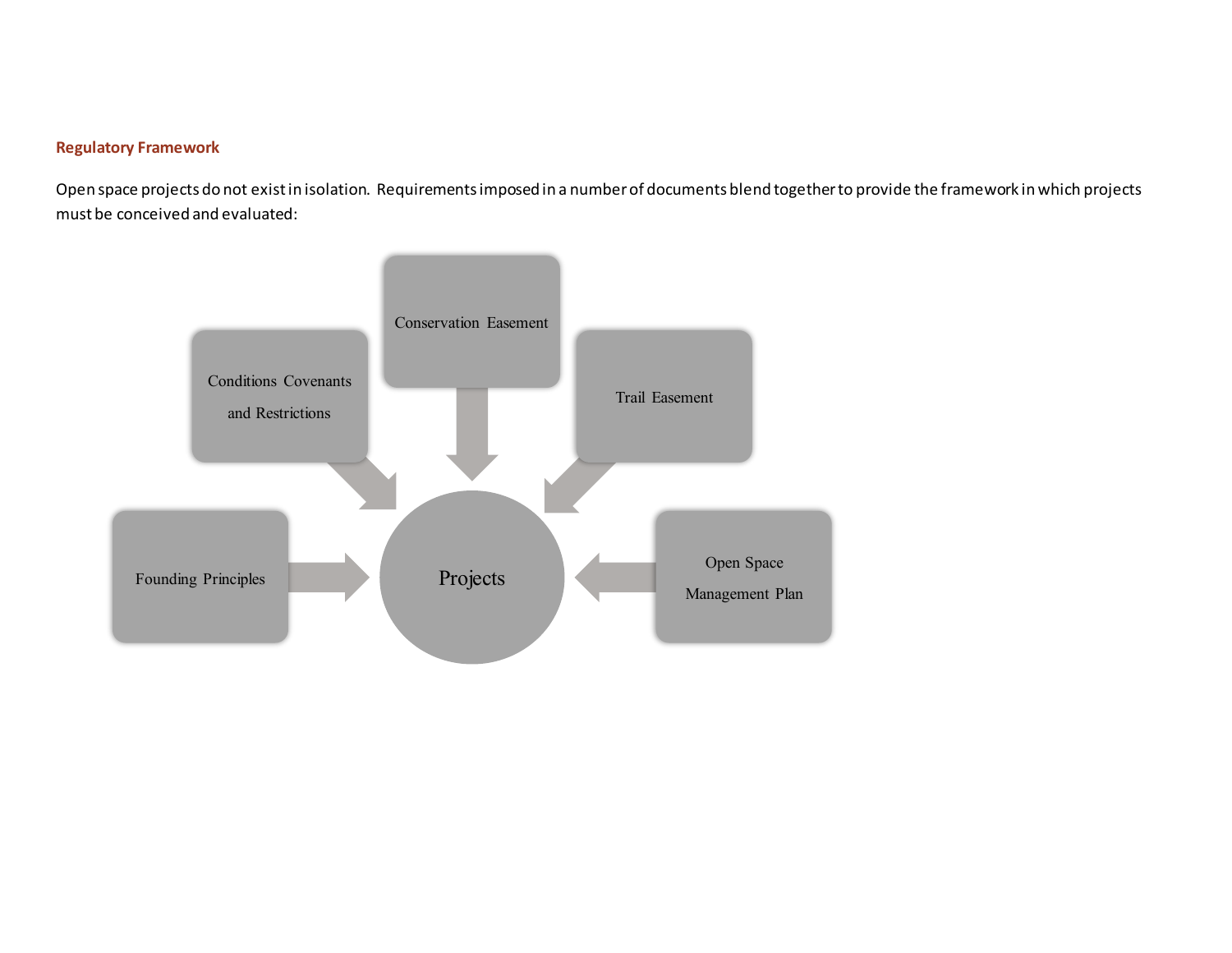#### **Project Implementation Process**

For a project to move forward from initial conception these things are required:

1. A clear definition of the projects purpose and need as well as its scope.

2. Identification of project criteria articulated in this plan [see the list in paragraph I] .

2. Is consistent with the regulatory framework and HSTA Conservation Easement management plan.

3. Has dedicated resources or a champion willing to secure the resources to implement the project.

4. Has commitment/resources to maintain the completed project.

5. Is reviewed by the Open Space Committee with a positive recommendation to Town Council.

6. Be approved by the Hidden Springs Town Council. If project is within the scope of previous Town council direction, can be approved by Town Manager.

#### **Setting Priorities**

With limited resources to maintain open spaces, recreational trails and facilities it is important to have criteria that can be used to measure the viability and importance of various projects. The list below is intended to help guide community discussion and provide the Open Space Committee and Town Council with criteria to help weigh projects that may compete for limited staff attention and community resources. Each project should address how it:

- 1. Improves a safety hazard.
- 2. Protects habitat, reduces erosion.
- 3. Fixes an existing asset(trail, parking, signs).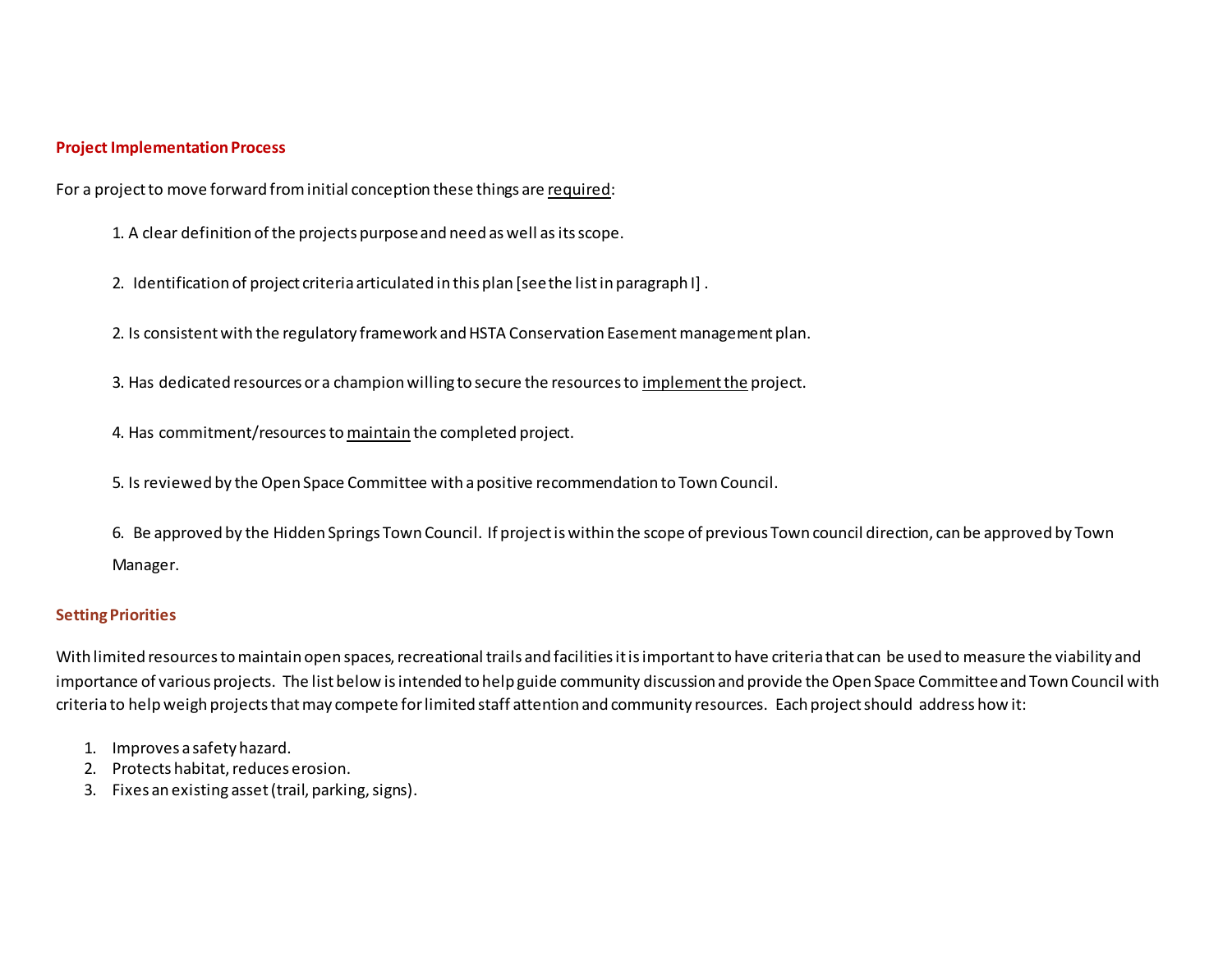- 4. Creates a new opportunity with a stated purpose and need.
- 5. Helps open space become more resilient or sustainable.
- 6. Has dedicated funds or resources to develop and maintain it.
- 7. Is generally supported by residents. [It is expected that there may be some level of opposition for every project. This should not dissuade decision makers from moving forward on a sound project that has been well vetted.]

#### **Potential Projects**

From the Open Space Survey and during the Open Space Workshop, the project ideas from community members gravitated toward several categories:

- 1. Connect trails of Hidden Springs to other parts of the foothills.
- 2. Make the internal trail system function better by adding additional trails that create more stacked loops, becoming more proactive in maintaining existing trails and fixing badly eroded or misaligned trails.
- 3. Improve habitat and combat noxious weeds.
- 4. Other ideas and policy suggestions.

#### **Project Analysis**

In the following section we present the ideas put forth by community members and provide some further analysis of how these projects fit into the overall regulatory framework of responsible open space management.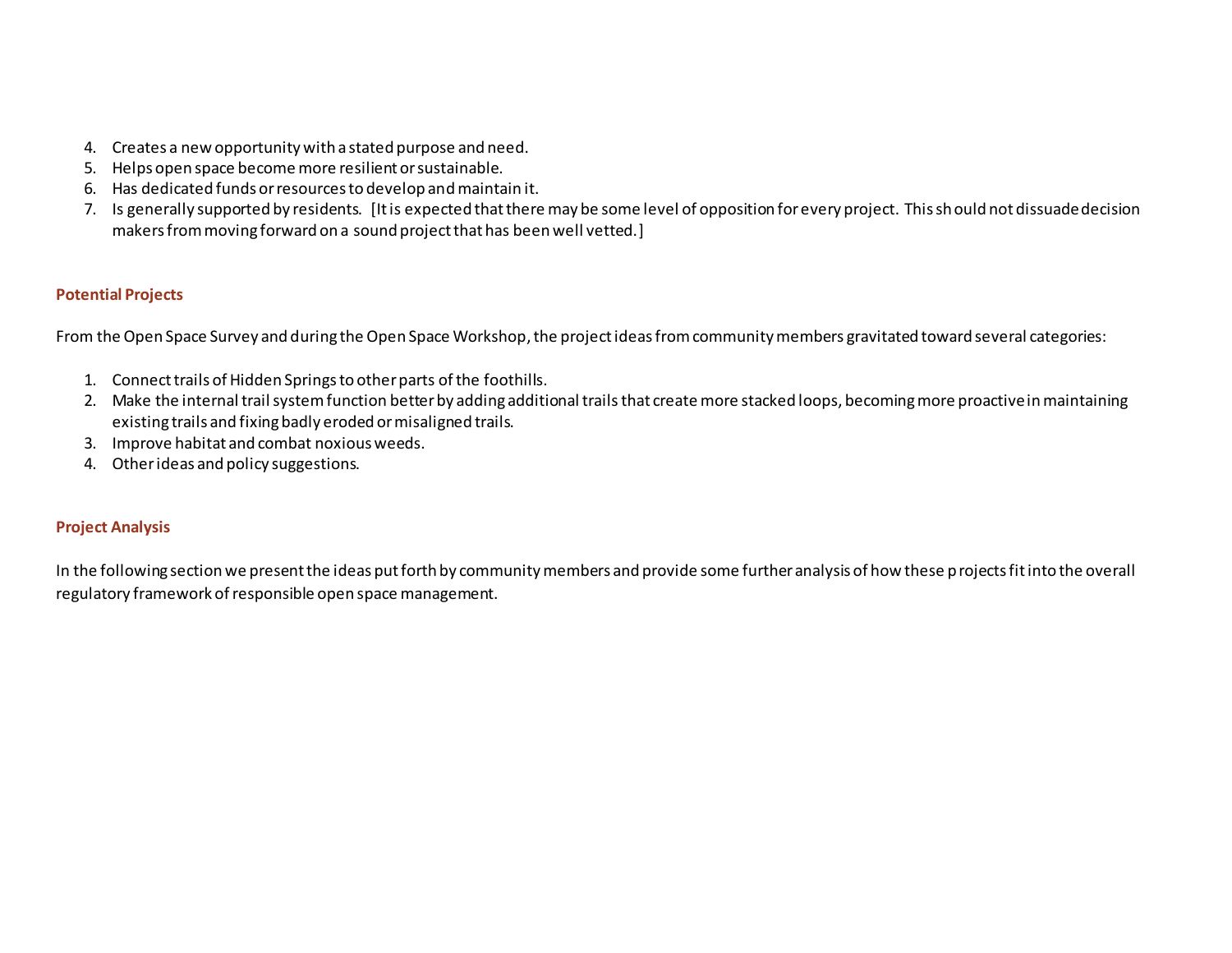#### **A. Connectivity Beyond Hidden Springs**

| <b>Project Name</b>                           | <b>Purpose and Need</b>                   | <b>Complies with Regulatory</b><br>Framework                             | <b>Consistent with</b><br><b>Conservation Easement</b><br><b>Mgmt Plan</b> | Status upon approval<br>of this plan<br>1= shovel ready<br>2=needs further<br>refinement and<br>OSC/HSTC/Ada Co<br>approval<br>3= Needs action by<br>others |
|-----------------------------------------------|-------------------------------------------|--------------------------------------------------------------------------|----------------------------------------------------------------------------|-------------------------------------------------------------------------------------------------------------------------------------------------------------|
| 1. Connect to Avimor                          | Connects HS to trails of<br>Avimor        | Generally yes. Needs further<br>detail to assure minimal<br>disturbance. | Does not conflict                                                          | $\overline{3}$<br>Needs further detail.                                                                                                                     |
| 2. Connect to Peggys Trail<br>along Dry Creek | Connects HS trail system<br>up Dry Creek. | Yes. Needs other owners<br>approval                                      | Does not conflict                                                          | 3<br>In Cartwright Ranch<br>plan.                                                                                                                           |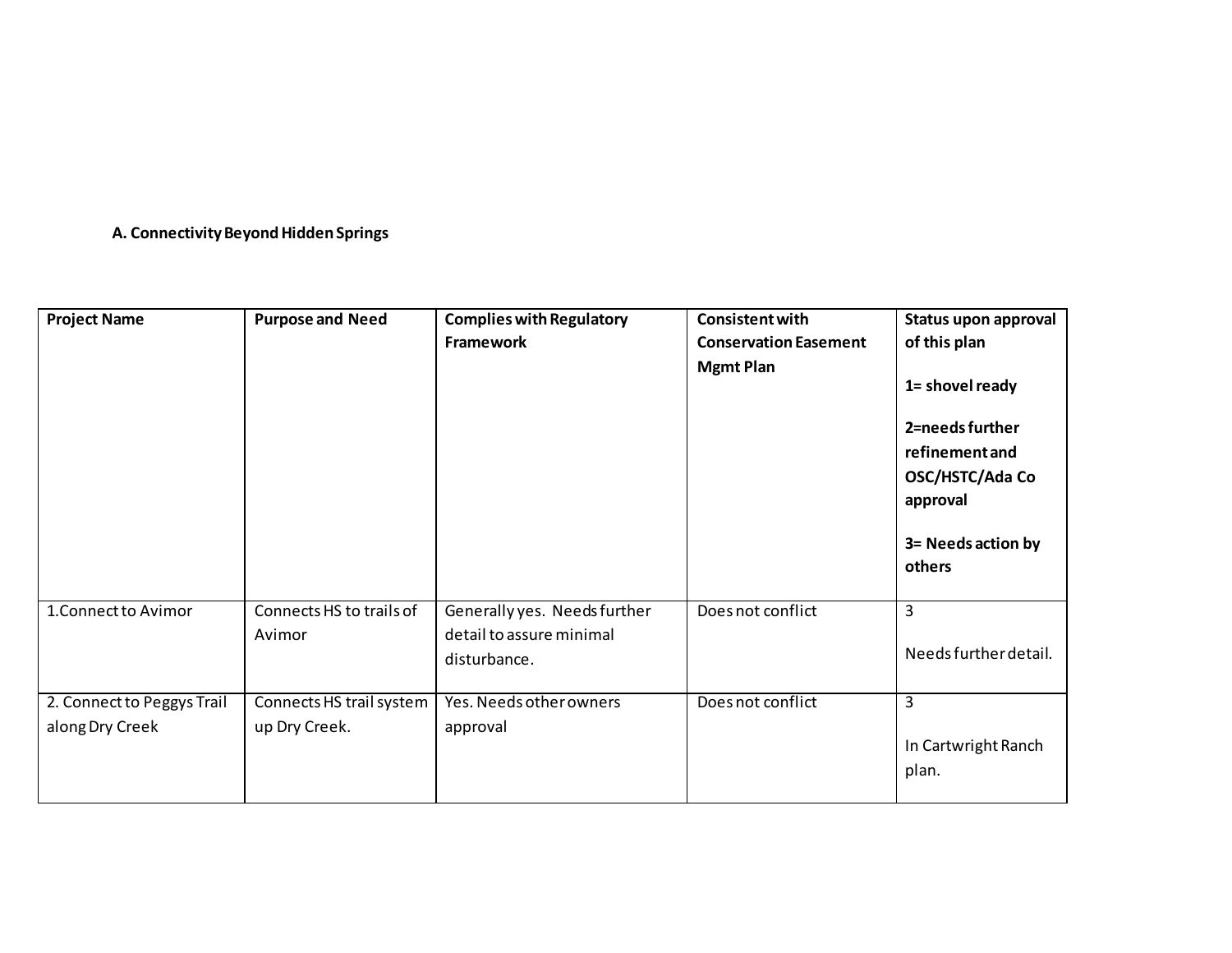| <b>Project Name</b>    | <b>Purpose and Need</b>  | <b>Complies with Regulatory</b>                                                                                 | <b>Consistent with</b>       | Status upon approval                                                                                                |
|------------------------|--------------------------|-----------------------------------------------------------------------------------------------------------------|------------------------------|---------------------------------------------------------------------------------------------------------------------|
|                        |                          | <b>Framework</b>                                                                                                | <b>Conservation Easement</b> | of this plan                                                                                                        |
|                        |                          |                                                                                                                 | <b>Mgmt Plan</b>             | 1= shovel ready<br>2=needs further<br>refinement and<br>OSC/HSTC/Ada Co<br>approval<br>3= Needs action by<br>others |
| 3. Connect to Polecat, | Connects HS to other     | Yes. Needs other owner                                                                                          | Does not conflict.           | 3                                                                                                                   |
| Seaman Gulch           | public trails and lands. | approval. Portions exist off HS.<br>Will need to determine how to<br>guide public use through HS open<br>space. |                              | Needs other<br>landowners approval/<br>easements                                                                    |
| 4. Cartwright Ranch to | Creates additional loops | Yes. Involves other owners                                                                                      | Does not conflict            | 3                                                                                                                   |
| Cartwright Ridge.      | but is not on HSTA land  |                                                                                                                 |                              | Needs other owner's<br>approval.                                                                                    |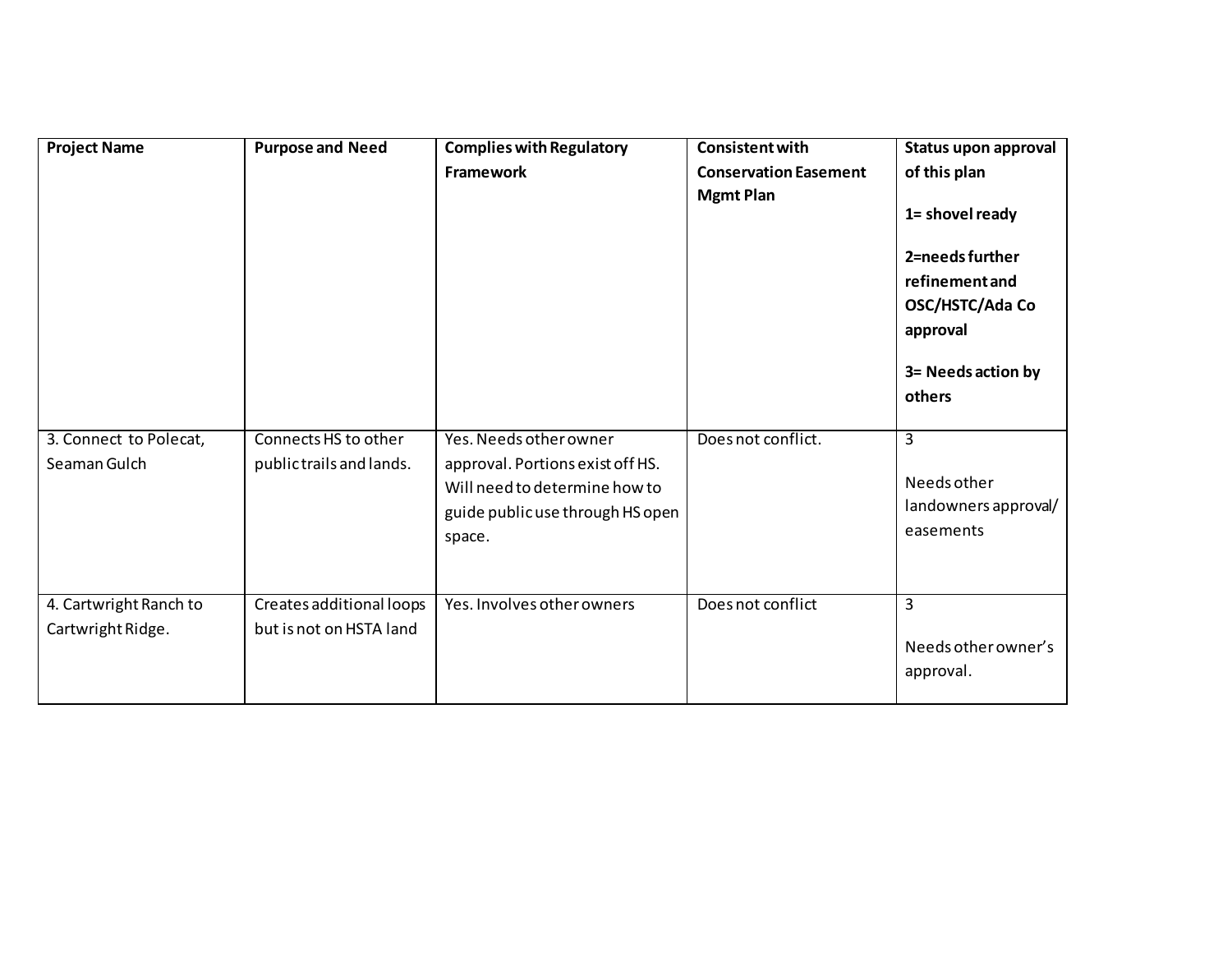| <b>Project Name</b>               | <b>Purpose and Need</b>                                                                                  | <b>Complies with Regulatory</b><br><b>Framework</b>                                                                                 | <b>Consistent with</b><br><b>Conservation Easement</b><br><b>Mgmt Plan</b> | <b>Status upon approval</b><br>of this plan<br>1= shovel ready<br>2=needs further<br>refinement and<br>OSC/HSTC/Ada Co<br>approval<br>3= Needs action by<br>others |
|-----------------------------------|----------------------------------------------------------------------------------------------------------|-------------------------------------------------------------------------------------------------------------------------------------|----------------------------------------------------------------------------|--------------------------------------------------------------------------------------------------------------------------------------------------------------------|
| 5. Connect to Eagle Bike<br>Park  | Provide trail access to<br>Eagle Bike Park from<br>HSTA trails.                                          | Is not contradictory. Involves<br>other owners.                                                                                     | No reference.                                                              | $\overline{3}$<br>Needs other owner's<br>approval.                                                                                                                 |
| 6. Downstream on Currant<br>Creek | <b>Connects to McFarland</b><br>Crk Rd and north to<br>future access to Avimor<br>and south to Dry Creek | This is not on HSTA land and is a<br>long range dream. It is privately<br>owned as single residence and<br>not likely to be opened. | <b>NA</b>                                                                  | $\overline{3}$<br>Needs other owners<br>approval.                                                                                                                  |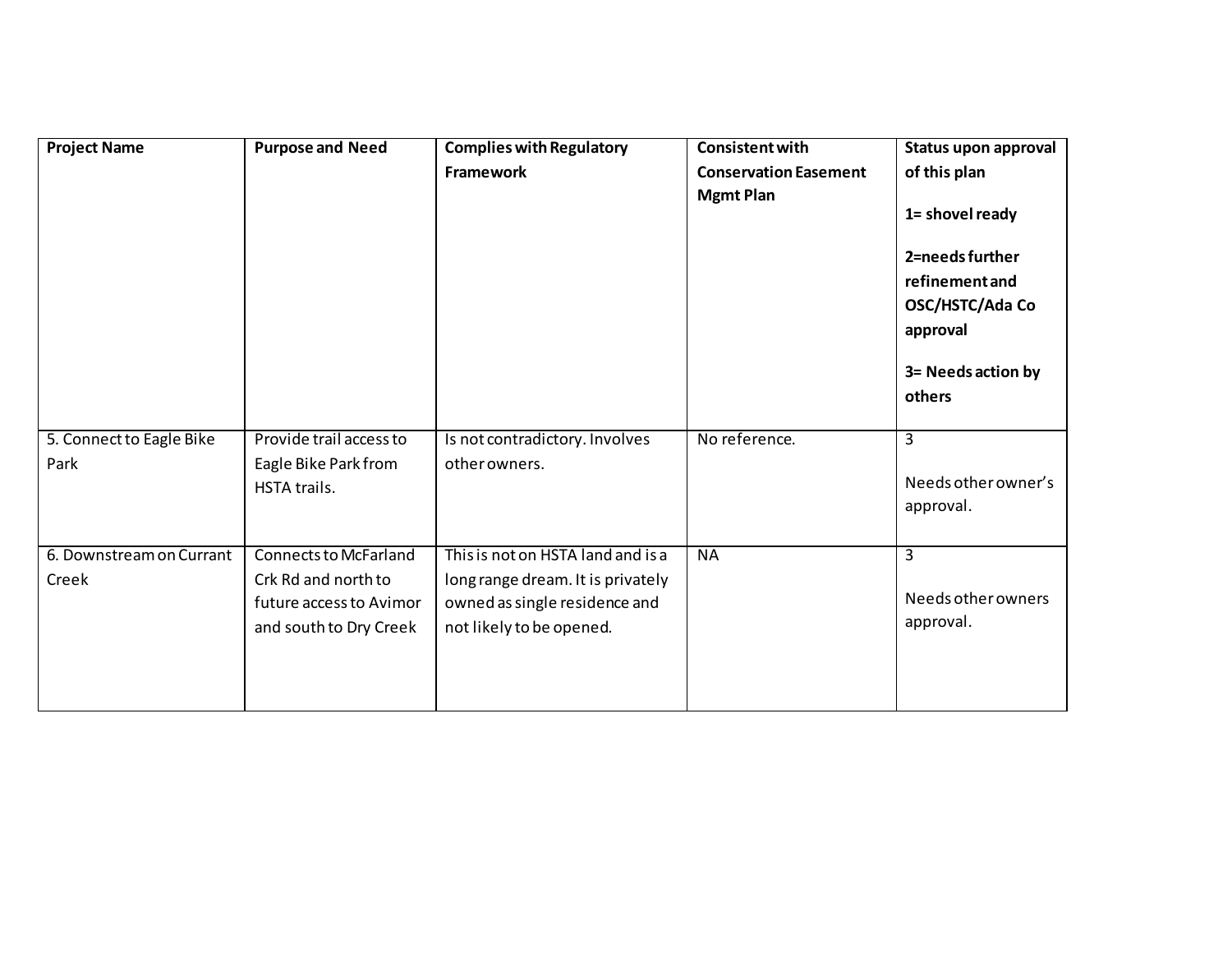#### **B. Southern Uplands - Trails**

| <b>Project Name</b>                                   | <b>Purpose and Need</b>                 | <b>Complies with Regulatory</b>             | <b>Consistent with Conservation</b> | Status upon approval of      |
|-------------------------------------------------------|-----------------------------------------|---------------------------------------------|-------------------------------------|------------------------------|
|                                                       |                                         | <b>Framework</b>                            | <b>Easement Mgmt Plan</b>           | this plan                    |
|                                                       |                                         |                                             |                                     | 1= shovel ready              |
|                                                       |                                         |                                             |                                     | 2=needs further              |
|                                                       |                                         |                                             |                                     | refinement and               |
|                                                       |                                         |                                             |                                     | OSC/HSTC/Ada Co              |
|                                                       |                                         |                                             |                                     | approval                     |
|                                                       |                                         |                                             |                                     | 3= Needs action by<br>others |
|                                                       |                                         |                                             |                                     |                              |
| Repair or reroute portions                            | Erosion prone and                       | Yes. Avoid unnecessary                      | Yes.                                | $\mathbf{1}$                 |
| of upper ridge and South                              | steep. Consider best                    | disturbance to rare plants                  |                                     | Move ahead with              |
| Trail. Consider routing to<br>access further north of | option including<br>leaving the currant | and steep slopes. Make<br>sure neighbors on |                                     | analysis. If reroute,        |
| Humprheys Way                                         | alignment and                           | Humphreys Way are                           |                                     | would need TC and Ada        |
|                                                       | providing                               | supportive of South Trail                   |                                     | County approval.             |
|                                                       | maintenance.                            | reroute.                                    |                                     |                              |
|                                                       |                                         |                                             |                                     |                              |
| Re-establish tread on                                 | Trail was never bladed                  | Yes, will make trail more                   | Yes.                                | $\mathbf{1}$                 |
| Humphreys Trail                                       | and is bumpy.                           | enjoyable.                                  |                                     | Ready to implement.          |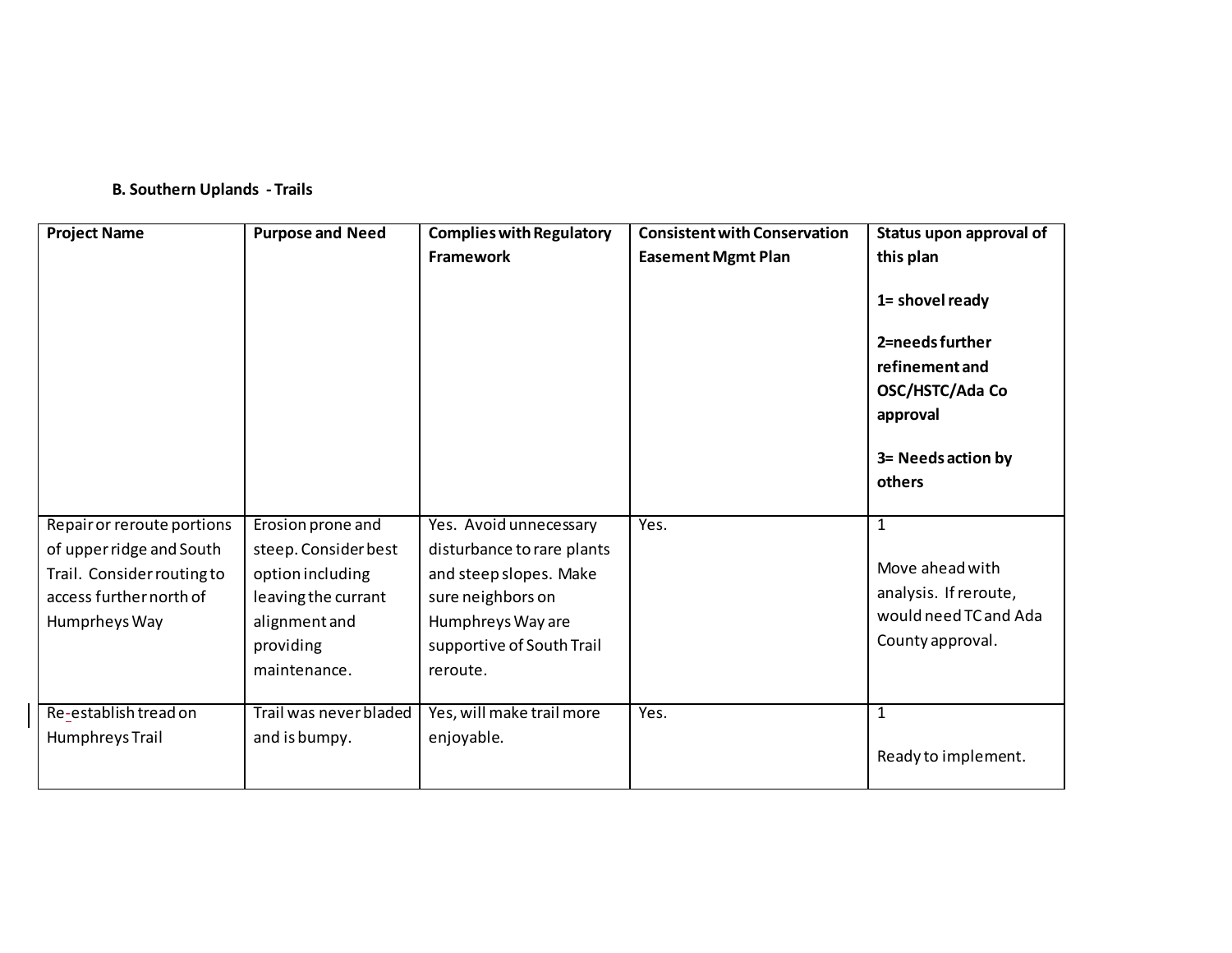| Sewage lagoon whitetop              | White top is taking over                                  | Yes                                                              | Yes                                                    | 1                                                                                                                                                                   |
|-------------------------------------|-----------------------------------------------------------|------------------------------------------------------------------|--------------------------------------------------------|---------------------------------------------------------------------------------------------------------------------------------------------------------------------|
|                                     |                                                           |                                                                  |                                                        | Ready to implement                                                                                                                                                  |
| New trail near sewage<br>lagoons.   | Existing trail drops<br>close to lagoons. A               | Yes. Improves safety issue                                       | Yes. Needs further refinement<br>to avoid rare plants. | $\overline{2}$                                                                                                                                                      |
|                                     | new sustainable trail<br>will guide use away              |                                                                  |                                                        | Concept Ready for<br>detailed design and rare                                                                                                                       |
|                                     | from lagoons and<br>create additional loop.               |                                                                  |                                                        | plant review. Design<br>approved by Ada County                                                                                                                      |
| 4. Re-establish Town Ridge<br>trail | Trail was used and is<br>on map, but needs<br>realignment | Yes, will create more<br>enjoyable trail for nearby<br>residents | Yes.                                                   | $\overline{2}$<br>Seek input from<br>neighbors when detailed<br>alignment is determined.<br>If significant disturbance<br>or new route, get Ada<br>County approval. |

## **C. Southern Uplands - Weeds / Habitat**

| <b>Project Name</b> | <b>Purpose and Need</b> | <b>Complies with Regulatory</b> | <b>Consistent with</b>       | Status upon approval |
|---------------------|-------------------------|---------------------------------|------------------------------|----------------------|
|                     |                         | <b>Framework</b>                | <b>Conservation Easement</b> | of this plan         |
|                     |                         |                                 | <b>Mgmt Plan</b>             | 1= shovel ready      |
|                     |                         |                                 |                              | 2=needs further      |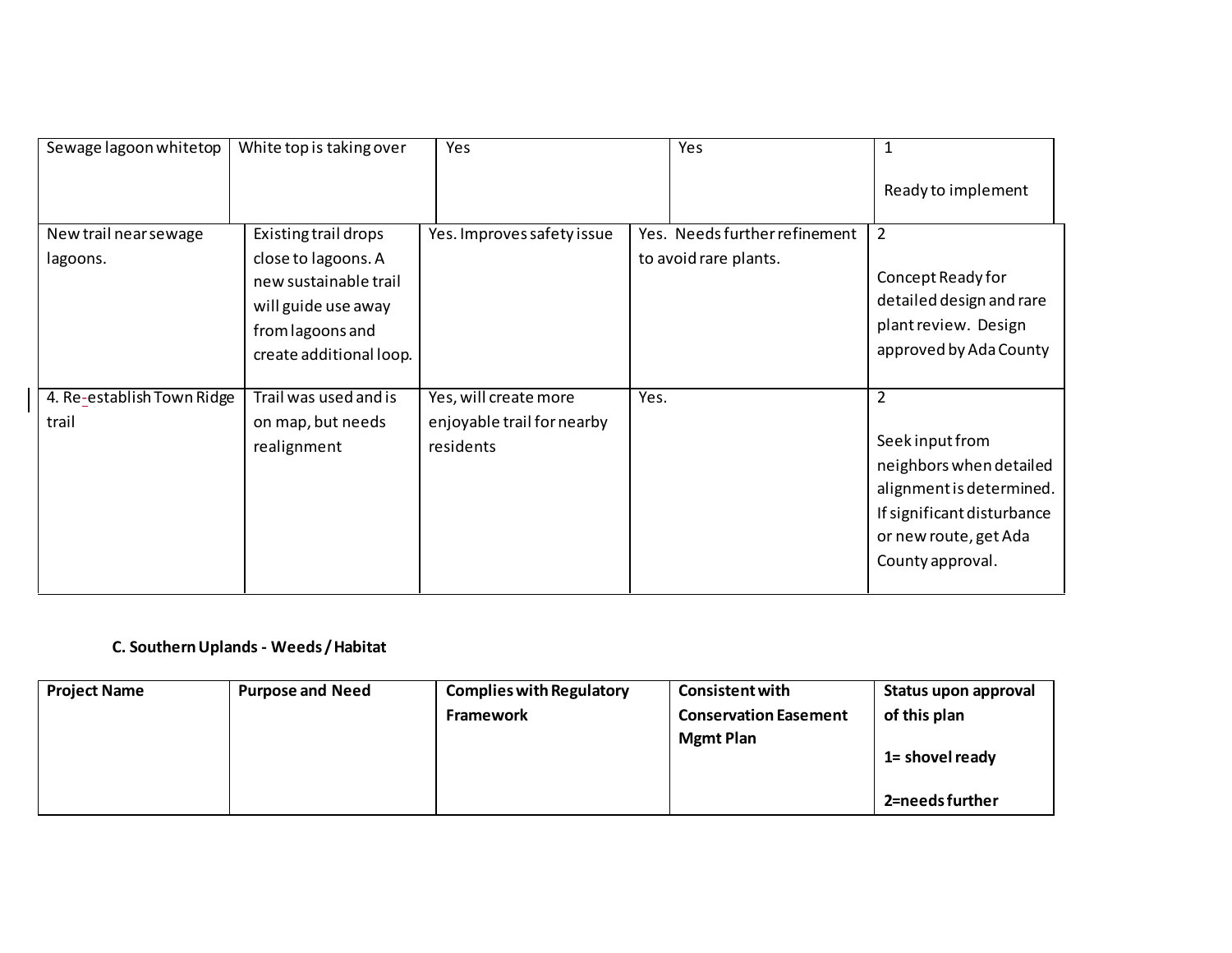|                                              |                                                                       |     |     | refinement and<br>OSC/HSTC/Ada Co<br>approval<br>3= Needs action by<br>others |
|----------------------------------------------|-----------------------------------------------------------------------|-----|-----|-------------------------------------------------------------------------------|
| <b>Upper Ridge Aasae</b><br>Onion protection | Assure trail reroute of<br>upper ridge does not<br>impact onion sites | Yes | Yes | Ready to implement                                                            |

## **D. Dry Creek**

| <b>Project Name</b> | <b>Purpose and Need</b> | <b>Complies with</b> | <b>Consistent with Conservation</b> | Status upon approval of      |
|---------------------|-------------------------|----------------------|-------------------------------------|------------------------------|
|                     |                         | Regulatory           | <b>Easement Mgmt Plan</b>           | this plan                    |
|                     |                         | Framework            |                                     | 1= shovel ready              |
|                     |                         |                      |                                     | 2=needs further              |
|                     |                         |                      |                                     | refinement and               |
|                     |                         |                      |                                     | OSC/HSTC/Ada Co<br>approval  |
|                     |                         |                      |                                     | 3= Needs action by<br>others |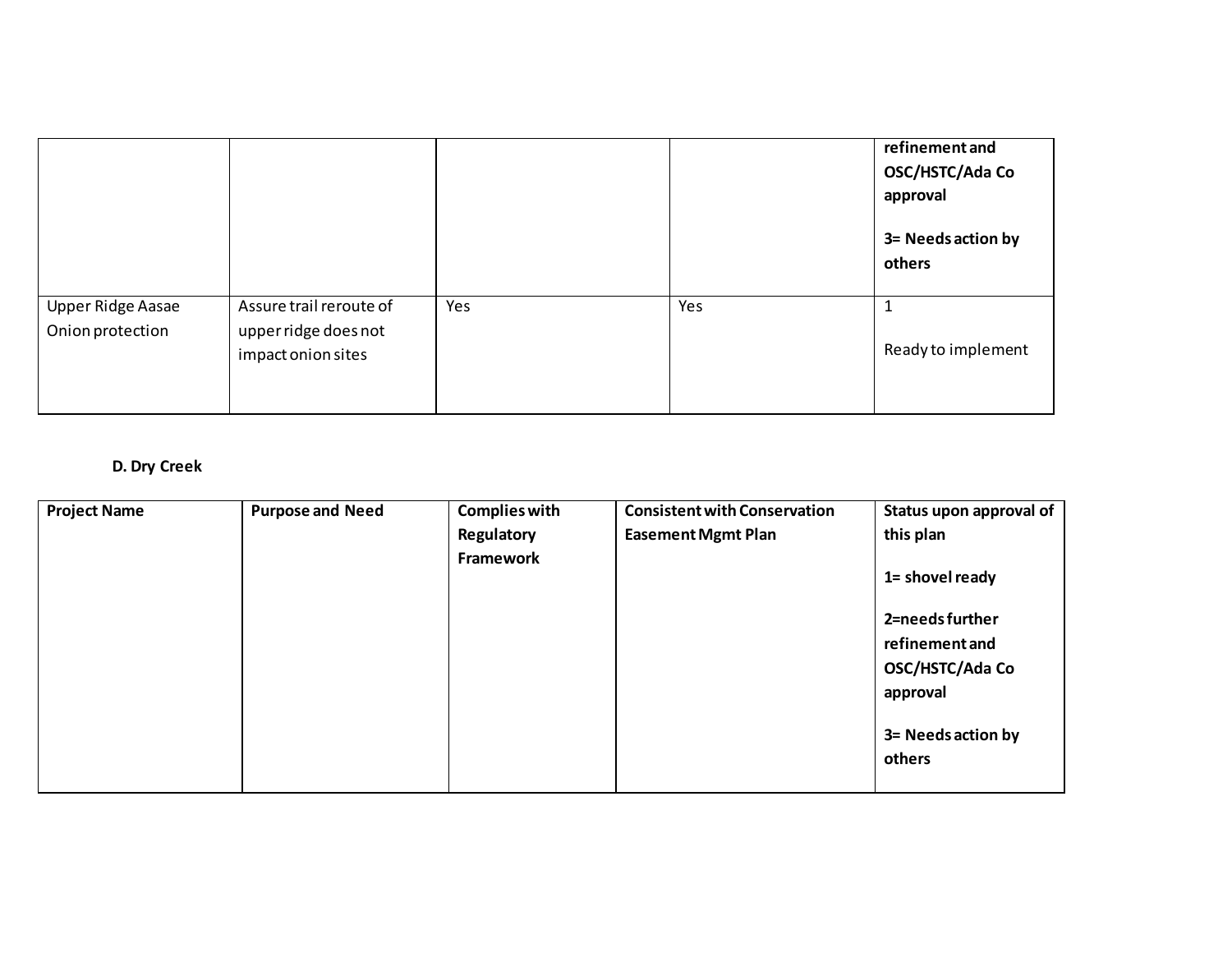| Weed control and habitat<br>plantings     | Cornerstone open space<br>needs care. Consider<br>shrub plantings in area<br>where Id Power cut trees.                                                     | Yes | Yes | $\mathbf{1}$<br>Continue weed control.<br>Consider re-planting<br>where Id Power cut<br>trees. |
|-------------------------------------------|------------------------------------------------------------------------------------------------------------------------------------------------------------|-----|-----|------------------------------------------------------------------------------------------------|
| Repair bridge south of<br>parking lot     | Bridge surrounded by<br>water during high flows<br>and inaccessible. Needs to<br>be done in manner that<br>does not require permits<br>or large structures | Yes | Yes | $\overline{2}$<br>Needs detailed design<br>and funding approval.                               |
| Continue trail upstream<br>and downstream | Dry creek and its trail are<br>the heart of Hidden<br>Springs and continuing the<br>trail will make it function<br>better                                  | Yes | Yes | 3<br>Inquire with Cartwright<br>Ranch as to timing of<br>the trail development.                |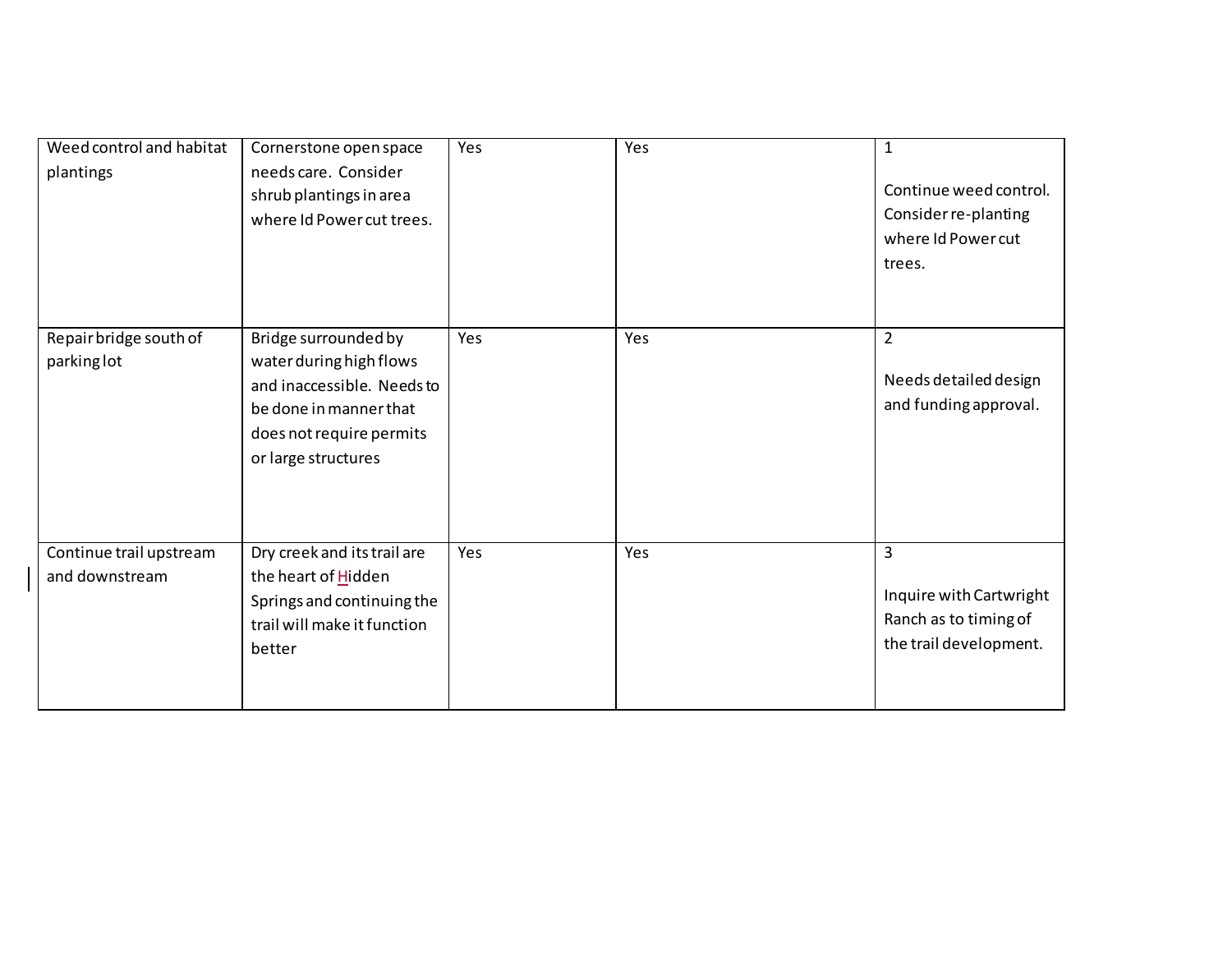### **E. Wetlands**

| <b>Project Name</b>     | <b>Purpose and Need</b>  | <b>Complies with Regulatory</b> | <b>Consistent with Conservation</b> | Status upon approval  |
|-------------------------|--------------------------|---------------------------------|-------------------------------------|-----------------------|
|                         |                          | <b>Framework</b>                | <b>Easement Mgmt Plan</b>           | of this plan          |
|                         |                          |                                 |                                     | 1= shovel ready       |
|                         |                          |                                 |                                     | 2=needs further       |
|                         |                          |                                 |                                     | refinement and        |
|                         |                          |                                 |                                     | OSC/HSTC/Ada Co       |
|                         |                          |                                 |                                     | approval              |
|                         |                          |                                 |                                     |                       |
|                         |                          |                                 |                                     | 3= Needs action by    |
|                         |                          |                                 |                                     | others                |
| HS Dr and Dry Creek Rd  | The wetlands are being   | Yes                             | Needs a detailed strategy.          | $\mathbf{1}$          |
| wetland weed abatement  | impacted by noxious      |                                 |                                     |                       |
|                         | weeds, Canada thistle,   |                                 |                                     | Possible TC approval  |
|                         | purple loosestrife.      |                                 |                                     | and allocation of     |
|                         |                          |                                 |                                     | resources             |
|                         |                          |                                 |                                     |                       |
| <b>HS Drive Wetland</b> | Reduce encroachment of   | Yes.                            | Needs a plan to avoid impact to     | $\overline{2}$        |
| management near homes   | cat tails onto adjoining |                                 | wetland values                      | Details need to go to |
|                         | lots.                    |                                 |                                     | TC and resources      |
|                         |                          |                                 |                                     | allocated             |
|                         |                          |                                 |                                     |                       |
|                         |                          |                                 |                                     |                       |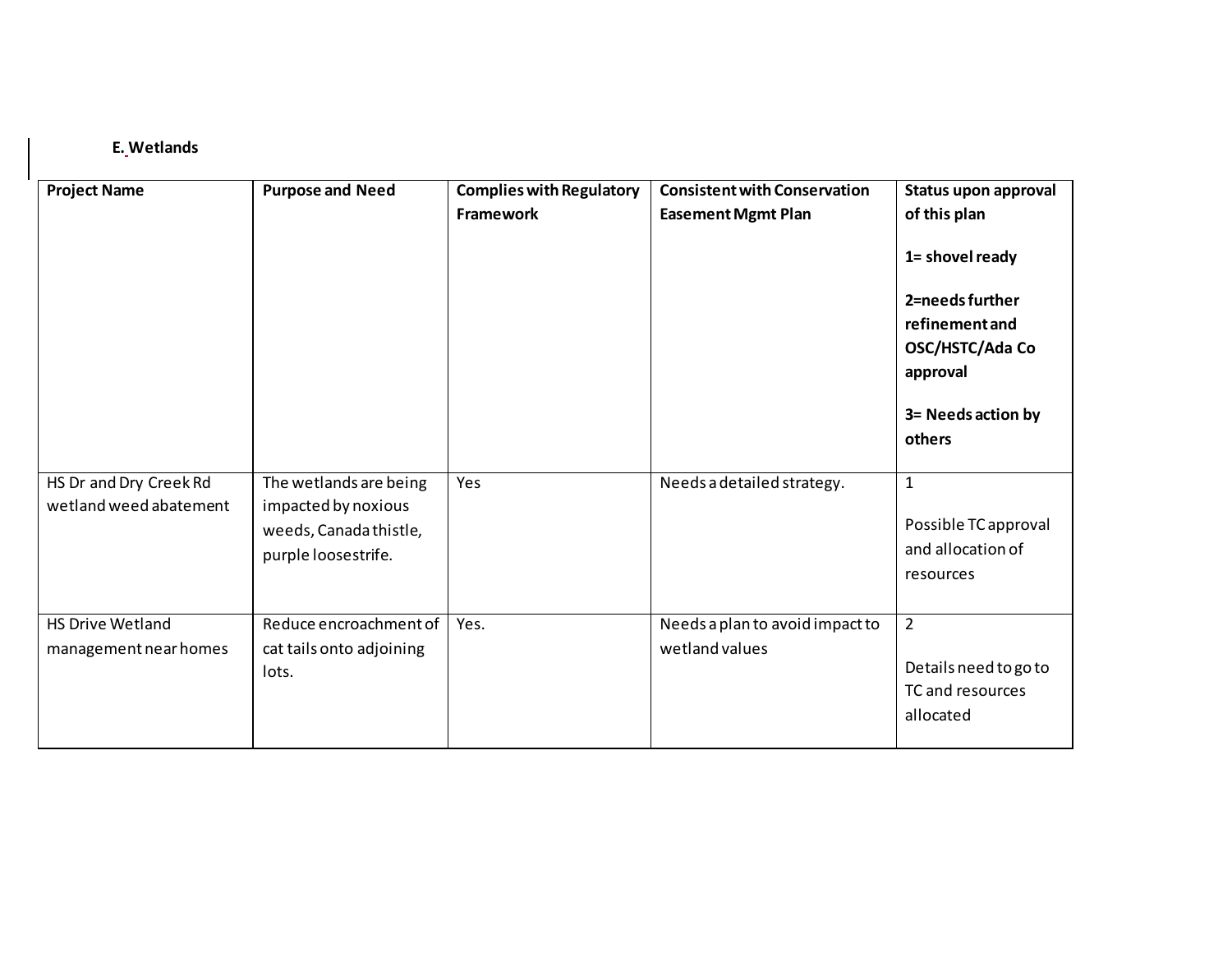| Pond - Consider enlarging    | This would provide a | Yes if done correctly | Needs a plan and further info. |                       |
|------------------------------|----------------------|-----------------------|--------------------------------|-----------------------|
| for fishing. Stock with fish | unique feature to HS |                       |                                |                       |
|                              | and its youth        |                       |                                | Details need to go to |
|                              |                      |                       |                                | TC and resources      |
|                              |                      |                       |                                | allocated. Ada county |
|                              |                      |                       |                                | approval needed.      |
|                              |                      |                       |                                |                       |
|                              |                      |                       |                                |                       |
|                              |                      |                       |                                |                       |

#### **F. Northern Upland - Trails**

| <b>Project Name</b> | <b>Purpose and Need</b> | <b>Complies with</b>        | <b>Consistent with Conservation</b> | Status upon approval of   |
|---------------------|-------------------------|-----------------------------|-------------------------------------|---------------------------|
|                     |                         | <b>Regulatory Framework</b> | <b>Easement Mgmt Plan</b>           | this plan                 |
|                     |                         |                             |                                     | 1= shovel ready           |
|                     |                         |                             |                                     | 2=needs further           |
|                     |                         |                             |                                     | refinement and            |
|                     |                         |                             |                                     | OSC/HSTC/Ada Co           |
|                     |                         |                             |                                     | approval                  |
|                     |                         |                             |                                     | 3= Needs action by others |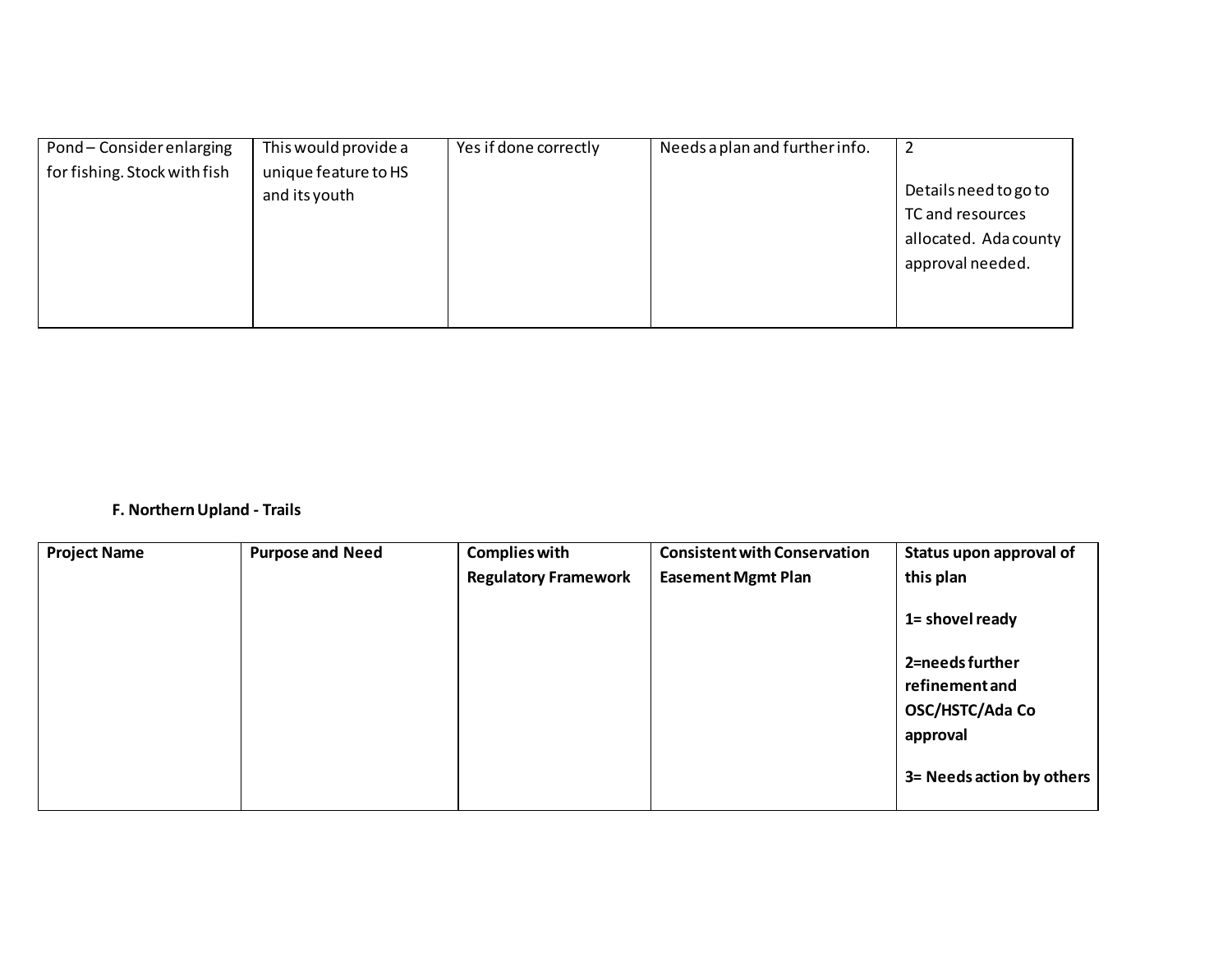| <b>Connect to Chuckar Butte</b> | Connects HS to trails of       | Yes. Needs to avoid road  | Yes.                           | $\mathbf{1}$               |
|---------------------------------|--------------------------------|---------------------------|--------------------------------|----------------------------|
| trail from Currant Crk          | Daniels/Dry Creek. Creates     | easement                  |                                |                            |
|                                 | more stacked loops             |                           |                                | Has been approved by TC.   |
|                                 |                                |                           |                                | Move ahead.                |
|                                 |                                |                           |                                |                            |
| New trail from bottom of        | Mid-slope connection could     | Generally yes, but visual | Does not conflict. Need to     | $\overline{2}$             |
| Redtail at Dry Creek Rd to      | provide better access to       | impact should be          | refine purpose and need which  |                            |
| near Bitterbrush at             | <b>Chukar Butte Trail from</b> | reviewed.                 | could also determine what is   | Revise final alignment and |
| Cartwright Rd.                  | existing parking area.         |                           | built.                         | get TC and Ada Co          |
|                                 |                                |                           |                                | approval and resource      |
|                                 |                                |                           |                                | allocation                 |
|                                 |                                |                           |                                |                            |
|                                 |                                |                           |                                |                            |
| Connection from N               | Provides an off road access    | Yes.                      | Yes. Has potential for         | $\overline{2}$             |
| Humphreys way to                | that is safer.                 |                           | opposition. Refine purpose and | Determine if needed,       |
| Landslide Meadow trail,         |                                |                           | need.                          |                            |
| south of Dry Creek Road.        |                                |                           |                                | refine alignment for TC    |
|                                 |                                |                           |                                | and AdaCo. approval and    |
|                                 |                                |                           |                                | resource allocation        |
|                                 |                                |                           |                                |                            |
| 'Slope Failure Spur' off        | Creates an additional loop in  | Yes. Will need Ada        | Yes                            | $\overline{2}$             |
| Redtail to west.                | the northern uplands.          | County approval on        |                                |                            |
|                                 |                                | HSTA property and         |                                | Need T and. Ada County     |
|                                 |                                | adjoining Ada County      |                                | approval. Resource         |
|                                 |                                | property.                 |                                | allocation.                |
|                                 |                                |                           |                                |                            |
| Currant Creek wagon road        | North of and parallel to       | Yes                       | Yes. Needs to be sensitive to  | $\overline{2}$             |
| and spurto Redtail              | Currant Creek. Helps create    |                           | visual values and the historic |                            |
|                                 | new stacked loop               |                           | route which it may share above | Revised alignment for TC   |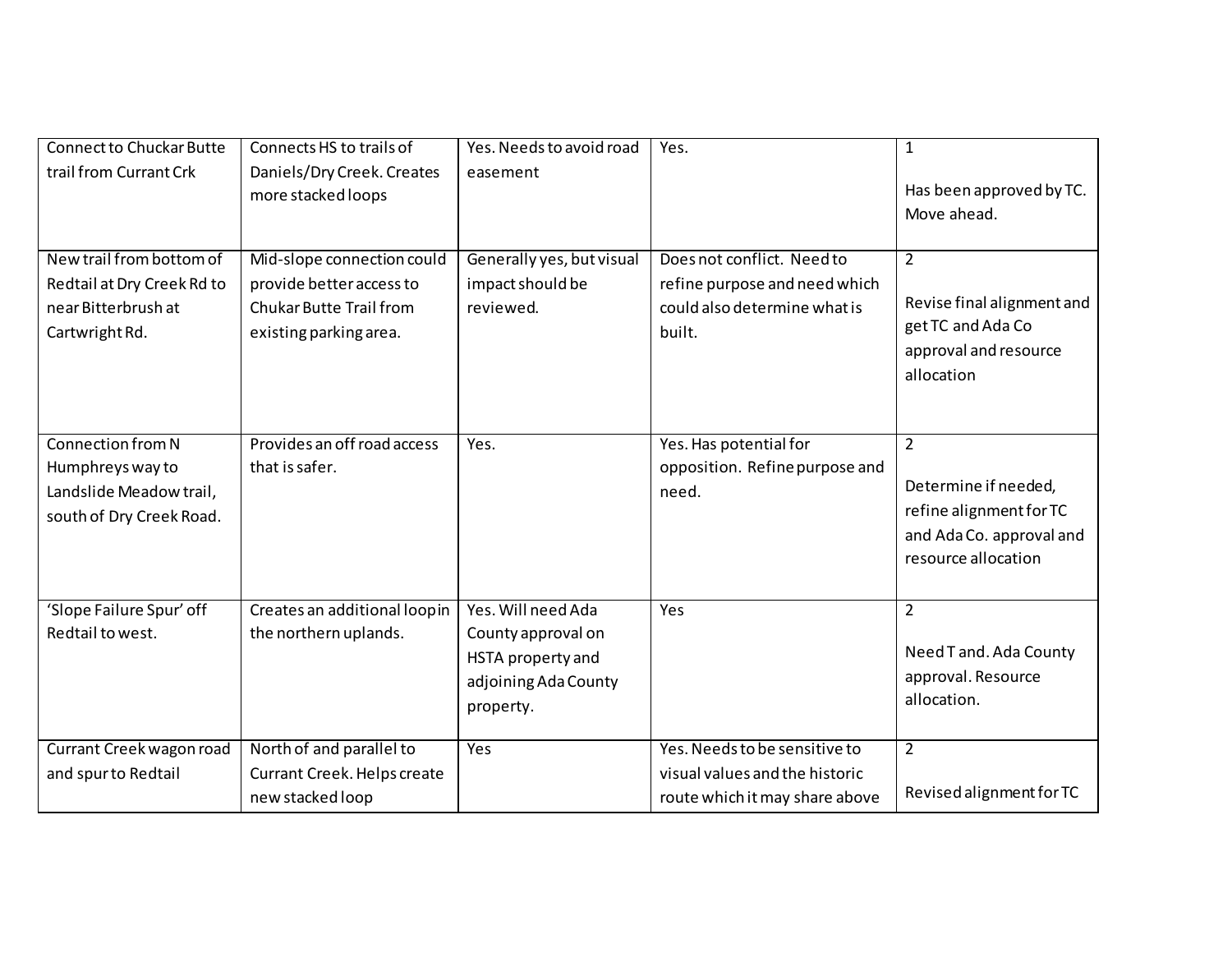|                                                                                                    | alternatives and makes<br><b>Currant Creek trail function</b><br>better                                                                 |                                                         | and parallel to Currant Creek. | approval. Ada County<br>approval. Resource<br>allocation.                            |
|----------------------------------------------------------------------------------------------------|-----------------------------------------------------------------------------------------------------------------------------------------|---------------------------------------------------------|--------------------------------|--------------------------------------------------------------------------------------|
| Make the section of Red<br>Tail trail between<br>Deerpath and Sage Cr. Dr.<br>an all-weather trail | Allows area residents to use<br>this trail section when<br>current dirt trail should be<br>avoided. Highly used<br>throughout the year. | Yes. Improves safety<br>and sustainability of<br>trail. | Does not conflict              | May require some<br>realignment. Needs<br>approval from R2R.<br>Resource allocation. |

#### **G. Northern Upland - Weeds and Habitat**

| <b>Project Name</b> | <b>Purpose and Need</b> | <b>Complies</b> | <b>Consistent with Conservation</b> | Status upon approval of this plan |
|---------------------|-------------------------|-----------------|-------------------------------------|-----------------------------------|
|                     |                         | with            | <b>Easement Mgmt Plan</b>           |                                   |
|                     |                         | Regulatory      |                                     | 1= shovel ready                   |
|                     |                         | Framework       |                                     | 2=needs further refinement and    |
|                     |                         |                 |                                     |                                   |
|                     |                         |                 |                                     | OSC/HSTC/Ada Co approval          |
|                     |                         |                 |                                     |                                   |
|                     |                         |                 |                                     | 3= Needs action by others         |
|                     |                         |                 |                                     |                                   |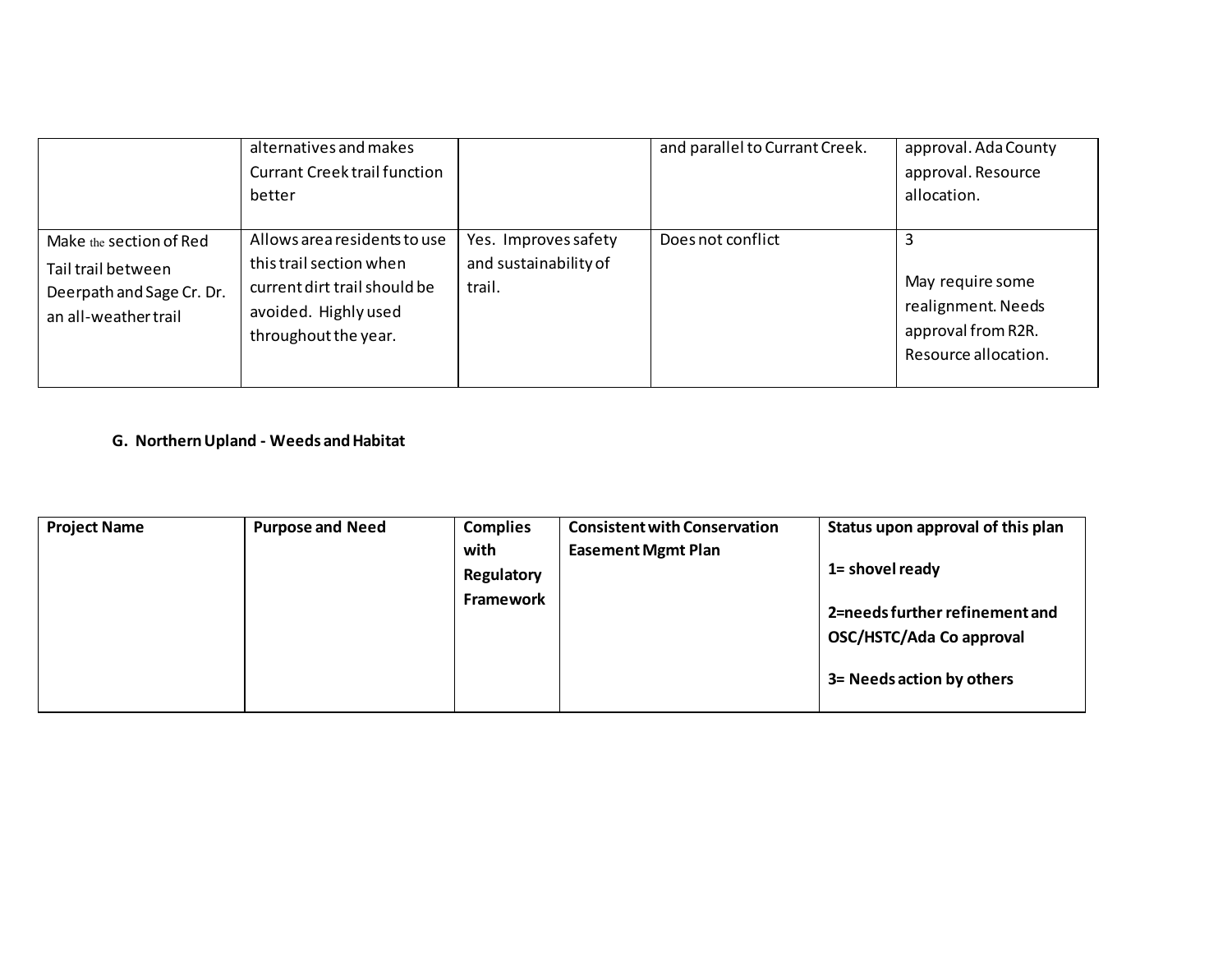| 1. Significant white top on   | Combat invasive noxious   | Yes | Needs a refined strategy |                                   |
|-------------------------------|---------------------------|-----|--------------------------|-----------------------------------|
| the front range of Rolling    | weeds at opportune times  |     |                          |                                   |
| Hills and other spots         |                           |     |                          | Resource allocation and then move |
| within the Phase 8            |                           |     |                          | forward                           |
| development.                  |                           |     |                          |                                   |
|                               |                           |     |                          |                                   |
|                               |                           |     |                          |                                   |
| 2. Significant infestation of | Combat invasive noxious   | Yes | Needs a refined strategy | 1                                 |
| sweet clover throughout       | weeds at opportune times. |     |                          |                                   |
| Rolling Hills and in          |                           |     |                          | Resource allocation and then move |
| immediately adjoining         |                           |     |                          | forward                           |
| common areas.                 |                           |     |                          |                                   |
|                               |                           |     |                          |                                   |
|                               |                           |     |                          |                                   |
|                               |                           |     |                          |                                   |

## **H. Wildland Fire Threat Prevention and Mitigation - Firewise**

| <b>Project Name</b> | <b>Purpose and Need</b> | <b>Complies</b> | <b>Consistent with Conservation</b> | Status upon approval of this plan                          |
|---------------------|-------------------------|-----------------|-------------------------------------|------------------------------------------------------------|
|                     |                         | with            | <b>Easement Mgmt Plan</b>           |                                                            |
|                     |                         | Regulatory      |                                     | 1= shovel ready                                            |
|                     |                         | Framework       |                                     | 2=needs further refinement and<br>OSC/HSTC/Ada Co approval |
|                     |                         |                 |                                     |                                                            |
|                     |                         |                 |                                     | 3= Needs action by others                                  |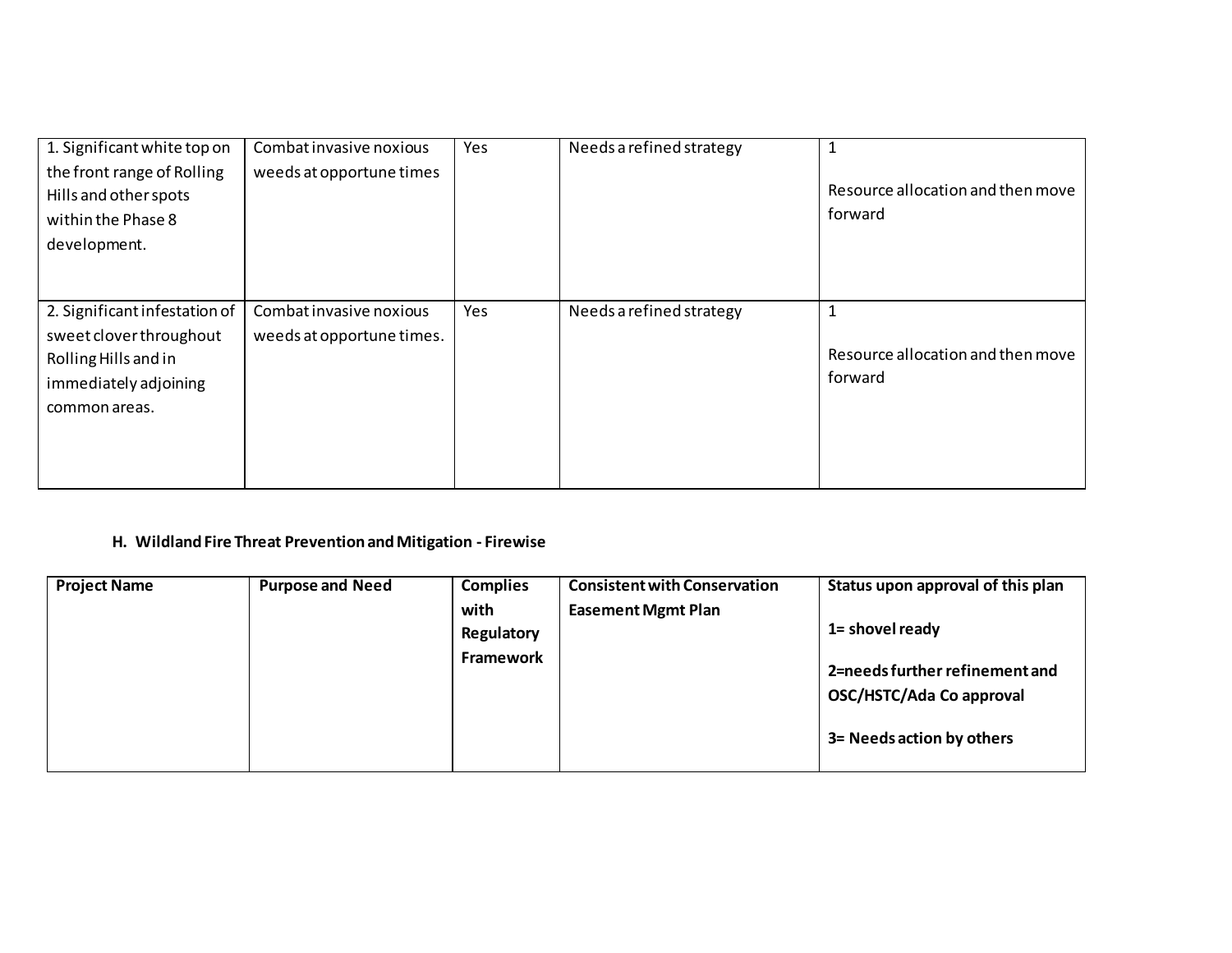| No specific projects were |  |  |
|---------------------------|--|--|
| identified                |  |  |
|                           |  |  |

#### **I. Other Projects or Identified Needs**

| <b>Project Name</b>          | <b>Purpose and Need</b>                              | <b>Complies with Regulatory</b><br><b>Framework</b>               | <b>Consistent with</b><br><b>Conservation Easement</b><br><b>Mgmt Plan</b> | Status upon approval<br>of this plan                                          |
|------------------------------|------------------------------------------------------|-------------------------------------------------------------------|----------------------------------------------------------------------------|-------------------------------------------------------------------------------|
| 1. Amphitheaterin<br>Orchard | Create a community<br>gathering place for<br>events. | Not specifically permitted or<br>restricted in easement document. | No reference                                                               | 2<br>Refine site plan for TC<br>and county approval.<br>Resourece allocation. |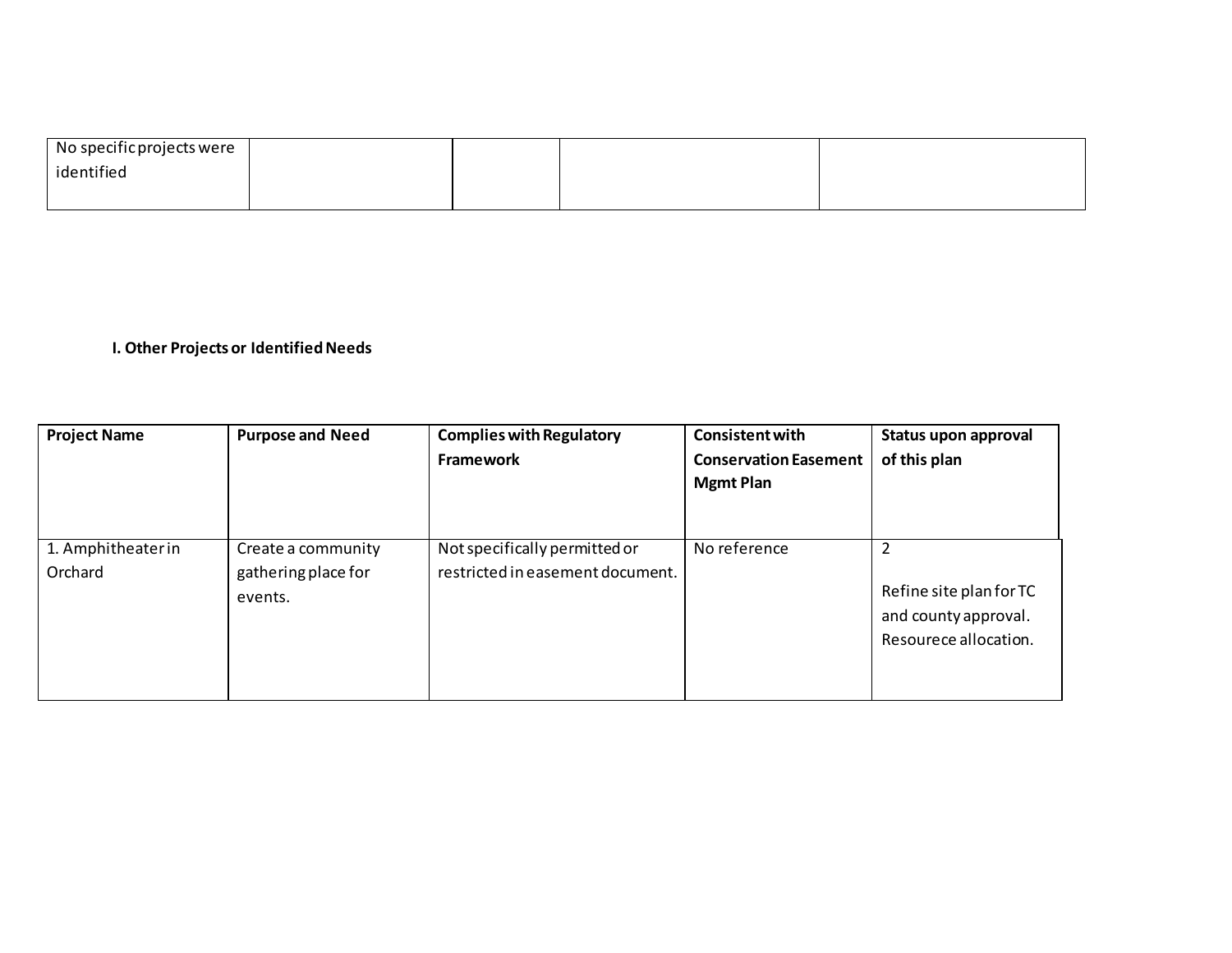| 2. Exercise course      | Some find these helpful in | Yes                                | No reference      | $\overline{2}$          |
|-------------------------|----------------------------|------------------------------------|-------------------|-------------------------|
|                         | staying active.            |                                    |                   | Refine site plan for TC |
|                         |                            |                                    |                   | and county approval.    |
|                         |                            |                                    |                   | Resource allocation.    |
|                         |                            |                                    |                   |                         |
|                         |                            |                                    |                   |                         |
| 3. Increase awareness   | Unmanaged pets have        | Yes                                | Yes               | $\overline{2}$          |
| about responsible pet   | been reported. Owners      |                                    |                   | Need strategy and       |
| behavior. Dogs leashed  | need to better             |                                    |                   | resource allocation     |
| where required, waste   | understand the rules and   |                                    |                   |                         |
| picked up, cats not     | methods of being a         |                                    |                   |                         |
| allowed to roam freely. | responsible pet owner.     |                                    |                   |                         |
|                         |                            |                                    |                   |                         |
|                         |                            |                                    |                   |                         |
|                         |                            |                                    |                   |                         |
|                         |                            |                                    | Does not conflict | $\overline{2}$          |
| 4. Frisbee golf course  | Creating opportunities for | Can easily comply, depending on    |                   |                         |
|                         | youth and adults that      | location. Consider existing grassy |                   | Need a plan and         |
|                         | encourages getting         | areas in parks or in the Orchard   |                   | location to start the   |
|                         | outdoors is consistent     |                                    |                   | discussion.             |
|                         | with HSTA desires and      |                                    |                   |                         |
|                         | national movement to get   |                                    |                   |                         |
|                         | more exercise and have     |                                    |                   |                         |
|                         | fun.                       |                                    |                   |                         |
|                         |                            |                                    |                   |                         |
|                         |                            |                                    |                   |                         |